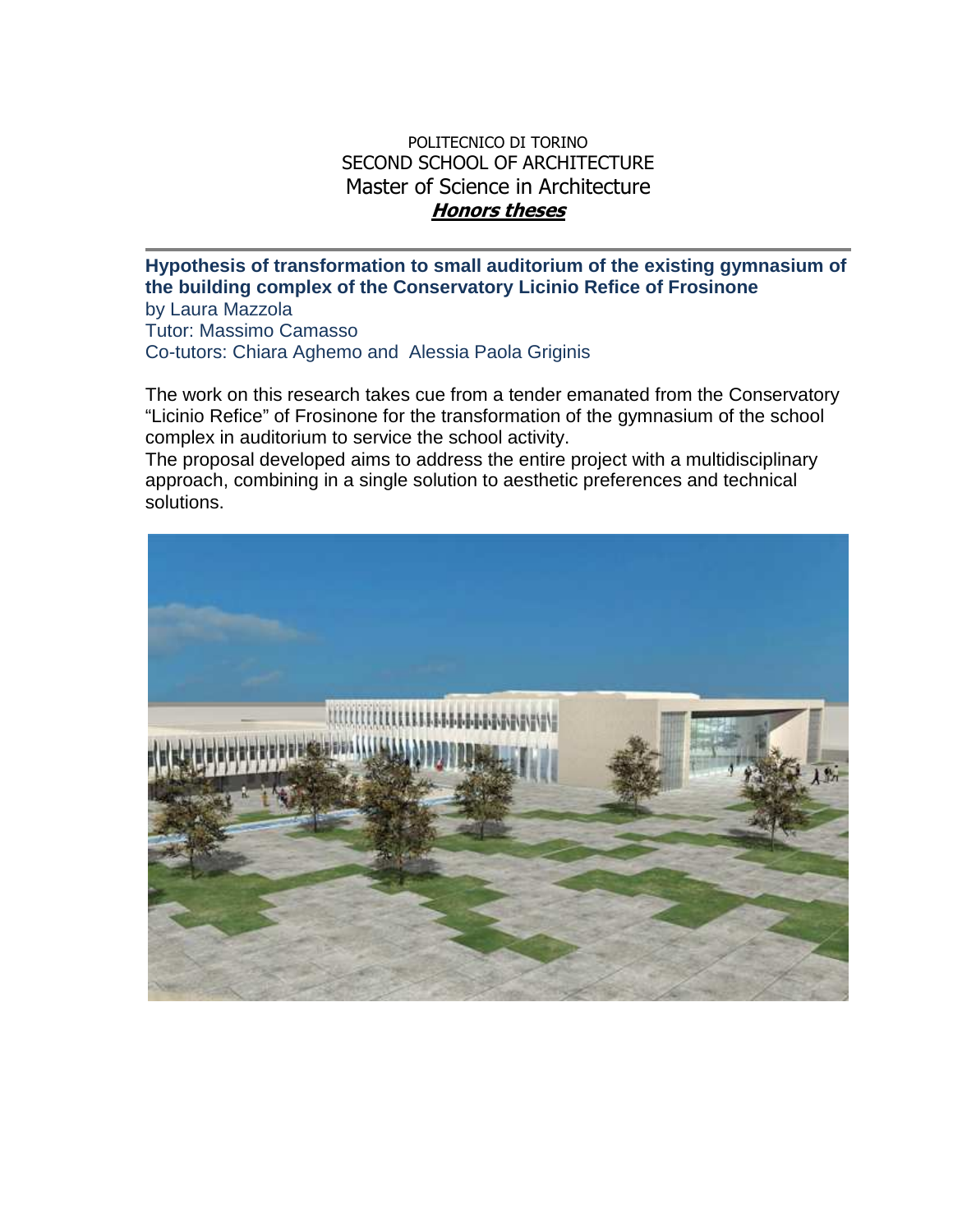The work planned is part of a single intent of giving a new face to the area, although acting on different scales. There's been an attempt to improve the relationship between the intervention area, the city and its surroundings, to equip the Conservatory of adequate space for the performance of school activities and to widen the spaces for teaching.

The new design of the outside consists of a space more open towards the surrounding area, characterised by the green and the different levels which are determined by the landscape, creating significant gathering areas and still maintaining a filtering quality which was already there previously.

The proposal to increase the number of classrooms of the Conservatory is resolved by enclosing the porch of one of the school blocks with a continuous glass slab, creating a new enclosed space that unifies most of the classrooms to the auditorium, which represents the public display window.

The key point of the entire plan is represented by the auditorium. The expansion of the existing volume is justified by the need to obtain a technical internal volume required to achieve the acoustic characteristics and also the capacity requirements.

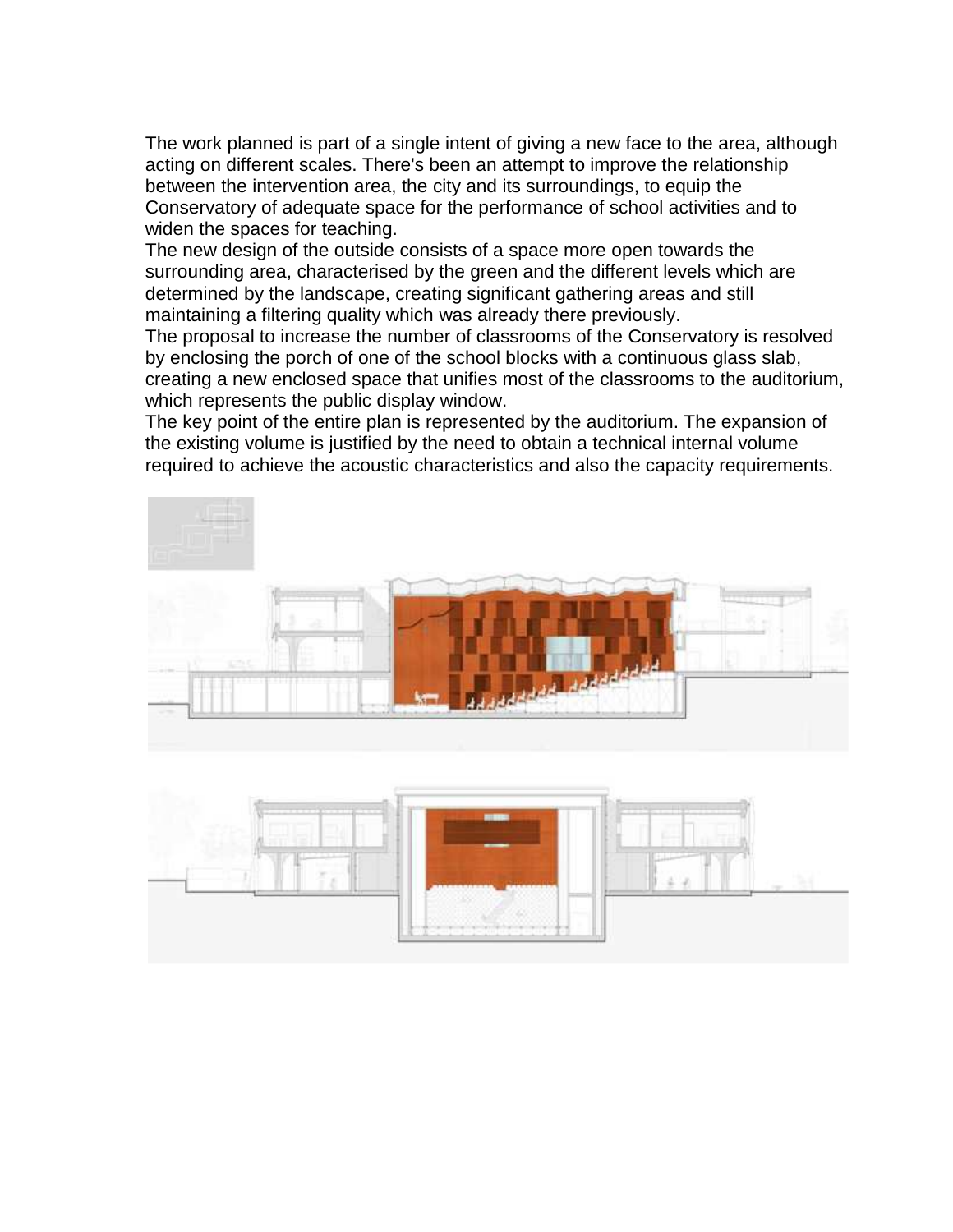The lining of the hall is made up of modular panels in wood, a solution which allows to split the side walls of the room, creating niches and inclined planes. This choice is justified by the need to converge noise to break the parallelism between the walls, to direct the sound waves reflected in a homogeneous environment and to interrupt large and otherwise monotonous areas.

The roof was designed as a monolithic element, which rests on the walls of the room like the "lid of a box": a highly segmented cast concrete block, sufficiently heavy not to vibrate when struck by sound waves. The choices from which this element derives are a combination of the acoustic requirements of having a surface capable of spreading the sound produced through the fragmentation of this element as much as possible, and the architectonic choice to characterize the interior of the room and exterior view of the complex with a new element.



The ability to vary the acoustics of the room was achieved through the use of mechanized sound-absorbing curtains that can be unrolled to reduce the reverberation time of the room or remain hidden in special compartments concealed by panels of wood covering the walls of the room.

The objective of meeting the needs of the versatility of the space has been supported throughout the entire design phase by the checks on acoustic quality of the hall, carried out via a specific software.